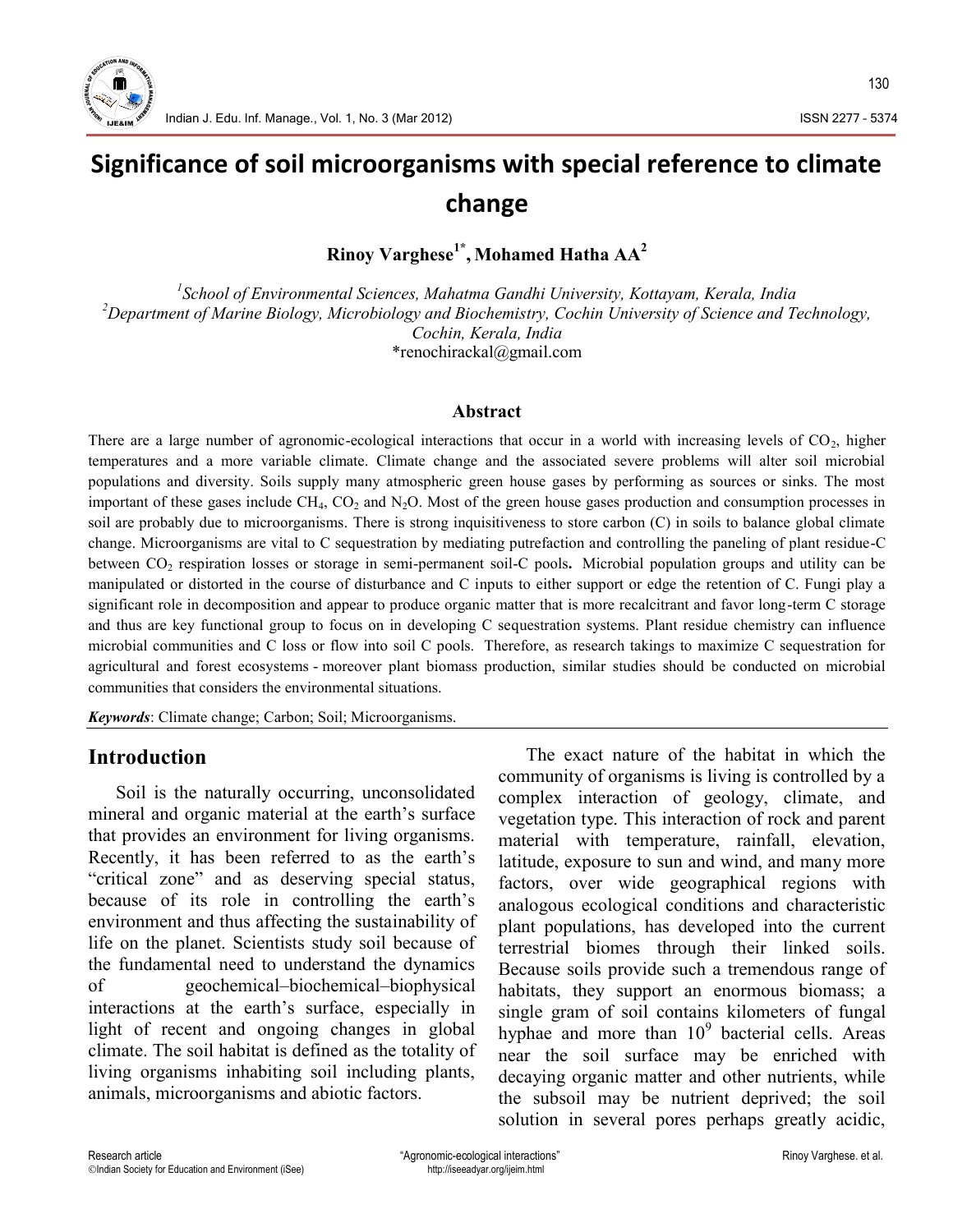

others more basic, depending on soil mineralogy and biological activity. Temperature and water contents of surface soil can vary widely from that of subsoil's; and the microenvironment of the surfaces of soil particles, where nutrients are concentrated and water films vary in thickness, is very different from that of soil pores.

In soil, a wide range of factors affect microbial life. The main factors controlling soil microbial community structure and diversity in soil are a) Plant type is a major determinant of the structure of microbial communities in soil, as plants are the main providers of specific carbon and energy sources b) Soil type is a major determinant of the structure of microbial communities, as the combination of soil texture and structure, organic matter, micro aggregate stability, pH and the presence of key nutrients, i.e., N, P, and Fe, determines the habitable niches in soil; and c) Agricultural management regime, such as crop rotation, tillage, herbicide and fertilizer application, and irrigation, is the key determinant of microbial community structure in soil. Humankind has only comparatively freshly started to change the composition of the soil and the energy equilibrium of the planet, micro-organisms have been dictating global climate for billions of years. Microbes has significant task as both users and emitters of greenhouse gases. Both natural and anthropogenic fluxes of carbon dioxide, methane and nitrous oxide are under the control of microorganisms.

### **Soil Microorganisms and green house gases**

Find out the composition and dynamics of microorganisms is necessary if we want to increase our information of the control mechanisms involved in green house gas variations (Allison *et al*., 2010). Nearly all of the green house gas production and consumption processes in soil are mainly due to microbial process. These gases can play diverse functions in the metabolism of microorganisms. Soil microbes has a main role in nutrient cycling and global fluxes of  $CO<sub>2</sub>$ , CH<sub>4</sub> and N. World soils are projected to hold twofold amount of carbon as compared to atmosphere,

making them one of the principal sinks for atmospheric CO<sub>2</sub> and organic carbon (Willey *et al.*, 2009). Most of this carbon is stored in wetlands, peatlands and permafrost, the systems where decomposition of carbon due to microbial actions is limited. The quantity of carbon stored in the soil is directly based on the equilibrium among the carbon inputs from plants and carbon outputs from the processes of decay and heterotrophic respiration (Davidson & Janssens, 2006) and indirectly by microbial function as plant symbionts or pathogens and by modifying nutrient availability in the soil system (Van der Heijden *et al*., 2008). Minute variations in degradation rates could not only influence  $CO<sub>2</sub>$  emissions in the atmosphere, but also result larger changes to the quantity of carbon stored in the soil (Davidson & Janssens, 2006). Deep ploughing in carbon wealthy soils is known to increases the rates of decomposition and respiration, since it gives microbes greater contact to both buried organic carbon and oxygen (Smith, 2008).

Another significant greenhouse gas is methane and is many times more challenging than  $CO<sub>2</sub>$ (Schlesinger & Andrews, 2000). Natural and human-induced  $CH<sub>4</sub>$  emissions are due to microbial methanogenesis because methanogens reduce carbon into methane in anaerobic, carbon-rich natural ecosystems, for example wetlands, oceans etc. On the other hand these natural sources are exceeded by emissions from human activities such as rice cultivation, landfill etc. The entire methane produced by methanogenesis is not entering in to the atmosphere though, by the oxidizing action of methanotrophic bacteria methane is converted into  $CO<sub>2</sub>$  in the presence of oxygen. While methanogens in the soil produce methane sooner than can be used by methanotrophs in soil layers, methane escapes into the atmosphere (Willey *et al*., 2009). Methanotrophs are consequently important regulators of methane fluxes in the atmosphere.

Likewise  $CO<sub>2</sub>$  and CH<sub>4</sub> emissions, world N<sub>2</sub>O emissions have mainly microbial in origin. Natural and manmade sources are conquered by emissions from soils, chiefly as a result of microbial nitrification and denitrification (IPCC, 2007). Soil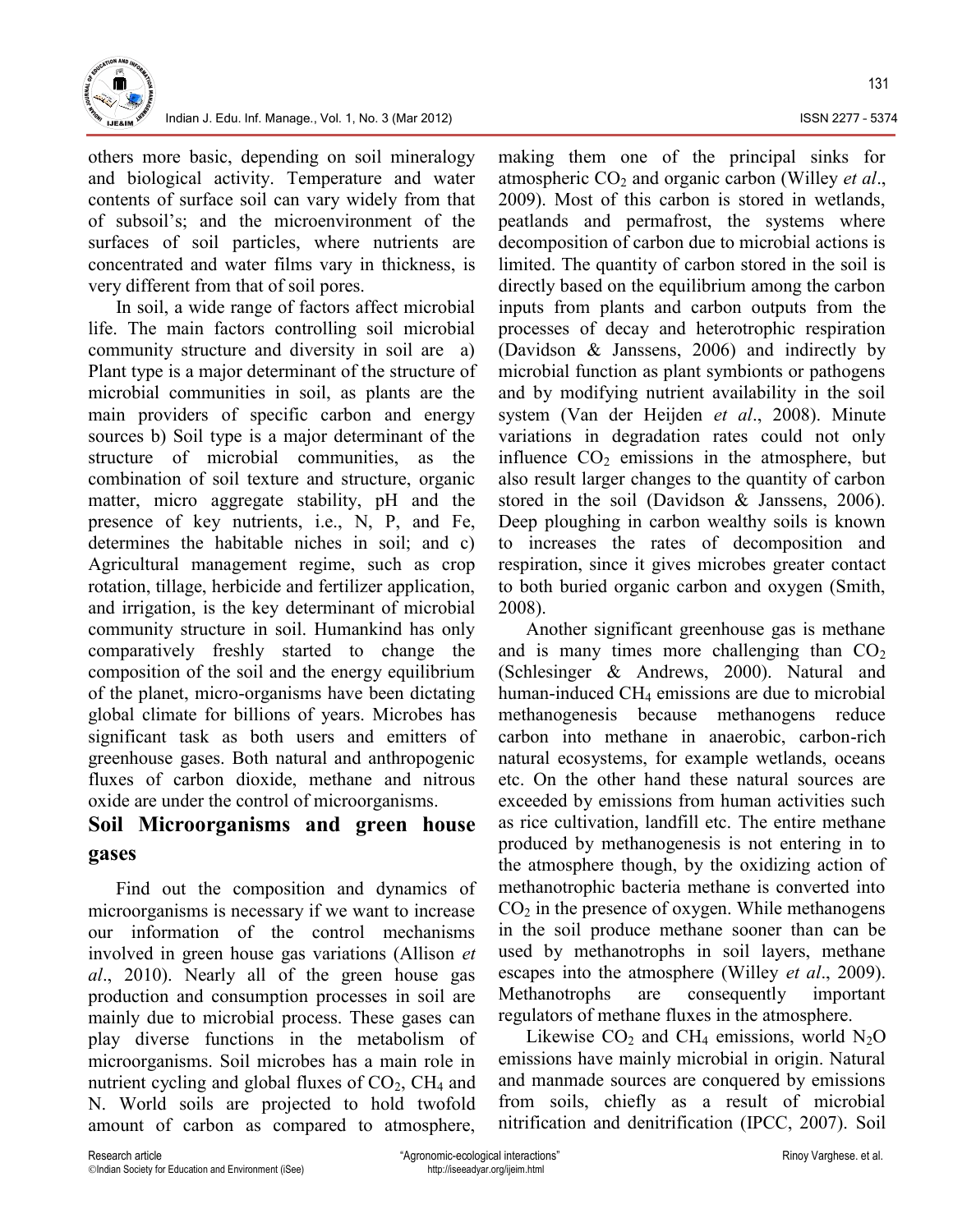

Indian J. Edu. Inf. Manage., Vol. 1, No. 3 (Mar 2012) **ISSN 2277 - 5374** ISSN 2277 - 5374

microorganisms arbitrate the nitrogen cycle, making nitrogen available for living organisms. In the course of nitrification, microbes liberate NO and  $N_2O$ , serious greenhouse gases, into the atmosphere as intermediates. Proof suggests that humans are stimulating the release of these greenhouse gases by the application of nitrogen containing fertilizers (Willey *et al*., 2009). The majority of the  $N_2O$  produced by nitrification is due to the activity of autotrophic ammonia (NH3) oxidizing bacteria (Teske *et al*., 1994). In the other hand, denitrification is a long process in which every action is mediated by a definite group of microorganisms and the production of  $N_2O$  is characteristically the result of partial denitrification.

## **Response of soil microorganisms to increased green house gases and temperature**

Activity of the microorganisms in soil are frequently dependent on environmental factors such as temperature, moisture, vegetation structure and nutrient availability, all of which are probably to be affected by climate change (IPCC, 2007). Changes in microbial activity have larger impacts in vital ecological processes such as nutrient cycling, which rely on microbial activity. Due to its importance in the global carbon cycle, changes in soil microbes may have significant response effects on climate change and harshly modify aboveground communities. Major uncertainty in climate change predictions is the reaction of soil microbes (mainly soil respiration) to warming temperatures (Briones *et al*., 2004). Numerous works showed that increased temperatures accelerate rates of microbial decomposition, thus increasing  $CO<sub>2</sub>$  emitted by soil respiration. Thereby large soil carbon losses and an amplification of global warming will occur (Allison *et al*., 2010). However, further studies suggest that this increase in respiration may not persist as temperatures continue to rise. Other peoples have noted that the respiration of soil microorganisms returns to suppressing normal after a number of years under warming conditions. The exact microbial processes that

cause this decreased long-term response to heated conditions have not been proven, but several explanations have been proposed. Many researchers argued that the microbes take so much of the available food under heated conditions and future levels of decomposition were reduced because of food scarcity. Others argued that soil microbes adapted to the changed environment and reduced their respiration accordingly. Increased  $CO<sub>2</sub>$  concentrations in the atmosphere are thought to be mitigated in part by the ability of terrestrial forests to sequester large amounts of  $CO<sub>2</sub>$ (Schlesinger & Lichter, 2000). This sequestration was coupled with an increase in soil respiration due the increase in nutrients available for decomposition by releasing more  $CO<sub>2</sub>$  into the atmosphere (Willey *et al*., 2009).

### **Mitigation options**

The capability of different land use to store carbon varies, and it has been suggested that land type can be managed to sequester carbon in soils (Houghton, 2007). The more effective ecosystem to store carbon is Forest because forest soil contains high abundance of fungi relative to bacteria, which favour carbon sequestration (Castro *et al*., 2010). In agriculture practices, large amount of soil organic carbon losses, we can reduce this carbon loses by low- and no-tillage practices, which favour soil communities especially by fungi (Castro et al., 2010). Such agricultural systems inhibit the raise in microbial decomposition and respiration that comes from ploughing and disturbance (Smith, 2008). The transfer of croplands to permanent grassland, which causes a build-up of organic matter at the soil surface (McLauchlan et al., 2006), could also increase carbon sequestration. Furthermore, the plant functional diversity on degraded or agriculturally improved soils (Steinbeiss *et al*., 2008) could be manipulated to manage the levels of carbon released in the soil. Associated application of nitrogen-based fertilizers could enhance soil carbon storage by increasing plant production and by microbial decomposition of recalcitrant organic matter (Craine *et al*., 2007).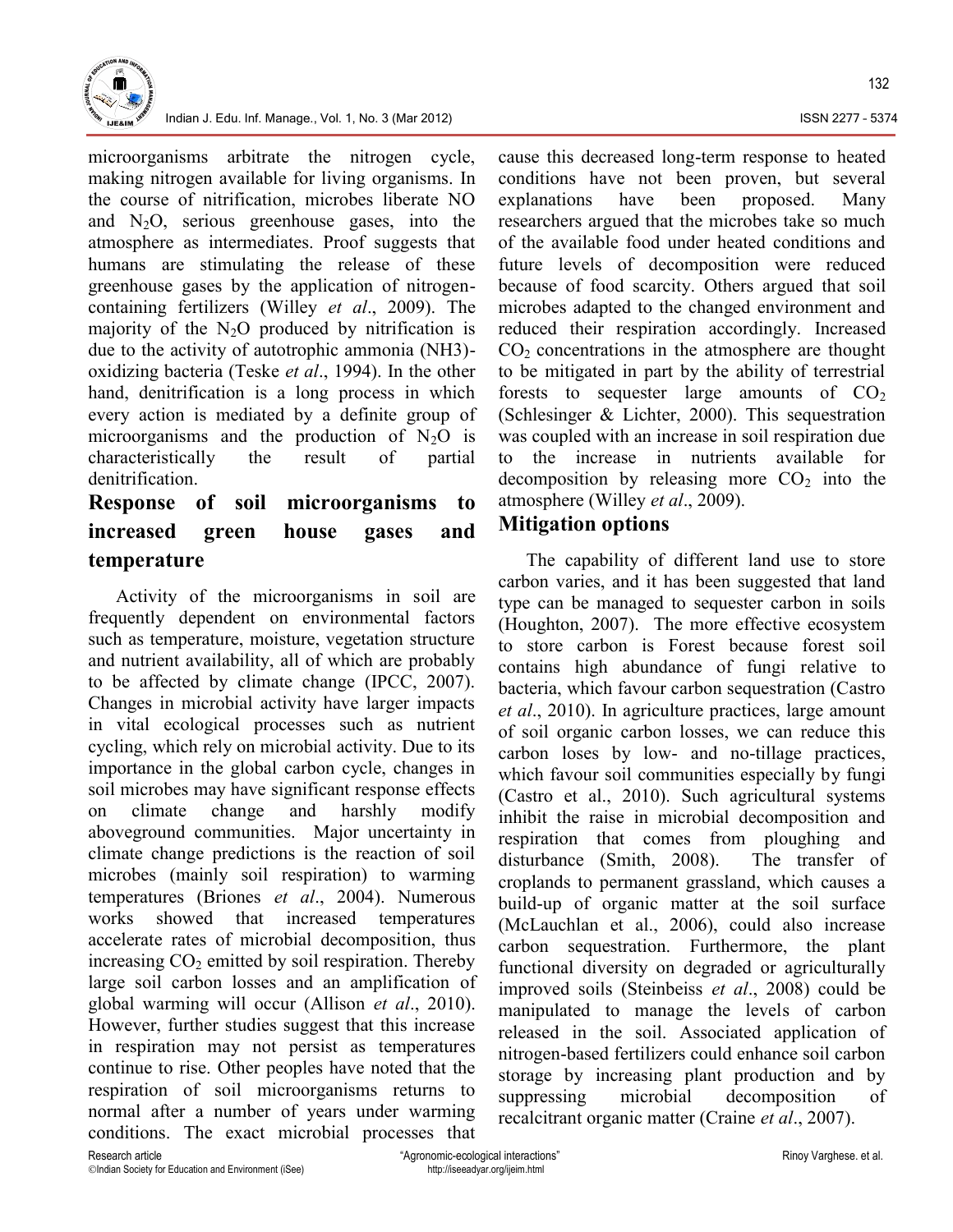

133

Indian J. Edu. Inf. Manage., Vol. 1, No. 3 (Mar 2012) **ISSN 2271-5374** ISSN 2277-5374

Most atmospheric  $CH<sub>4</sub>$  is emitted by microbial communities; it is theoretically possible to control a substantial proportion of  $CH<sub>4</sub>$  emissions from terrestrial ecosystems by managing microbial community structure and processes. There is great potential to make effective use of inhibitors of methanogenesis, such as ammonium sulphate fertilizers, in managed systems to promote the growth of sulphate reducers at the expense of methanogens (Neue, 2007). To reduce methane emissions from ruminant livestock, strategies include improving feed quality and directly inhibiting methanogen communities in the rumen using antibiotics, vaccines and alternative electron acceptors (Smith *et al*., 2008).

A major source of human made  $N_2O$  emission is due to the use of nitrogen fertilizers in agriculture practices. Considerable quantities of added fertilizers are emitted in the form of  $N_2O$ gas, enhanced targeted fertilizer usage, which reduce the availability of nitrogen to microbes will significantly cut  $N_2O$  emissions. Potential strategies comprise reducing the quantity of fertilizer and applying it at an proper time, using slow-release fertilizers, and avoiding nitrogen forms that are possible to produce great emissions or leaching losses. In the same way, better land drainage and healthier management practices to limit anaerobic circumstances in soils could reduce denitrification rates and this leads to low  $N_2O$ emissions. Lastly, for the mitigation of  $N<sub>2</sub>O$  fluxes from agriculture, the application of nitrification inhibitors in fertilizers to control nitrate production and subsequent leaching or denitrification losses is now a well-established strategy (Smith, 2008). Similar microorganism-mediated strategies have great potential to decrease greenhouse gas emissions from the land use and agricultural sectors.

### **Future Challenges**

Knowledge about soil microbial ecology is essential to our capability to evaluate the relationship between soil carbon and soil microbes with warming temperature and increased  $CO<sub>2</sub>$ . But, the complexity of the soil microbial population and

its various functions joined with the numerous ways that climate and other global changes can affect soil, this uncertainty is a main challenge. Soil microbial populations are enormously diverse, and one of the greatest challenges is to understanding how microbial diversity responds to climate change and the useful consequences of this for soil carbon trade, counting the uptake, stabilization and emission of carbon from soil as greenhouse gas. Next main problem is based on diversity of carbon substrates in soil, and a major challenge is to understand the complexity of this carbon and how climate change and other environmental factors affects its availability to enzymes that catalyze its degradation. Finally, soil microbes and their activities are inextricably linked to aboveground communities, including plants, herbivores, pathogens and parasites. Understanding the effects of climate change on carbon dynamics need open consideration of the feedbacks that happen between aboveground and belowground communities and their response to climate change (Bardgett *et al*., 2008).

### **Conclusion**

The complexity of microbial population living in soil and the different ways they interact with their background create complication to pin down the different responses that soil microorganisms may have to climate change. Soil respiration has a vital role in global warming because large quantity of CO2 and CH4 emissions produced during respiration. Advance studies in long-term feedback effects of soil respiration on climate change are needed to understand the overall microbial impacts to climate change.

### **References**

- 1. Allison SD, Wallenstein MD and Bradford MA (2010) Soil carbon response to warming dependent on microbial physiology. *Nature Geosci.* 3, 336–340.
- 2. Bardgett RD, Freeman C and Ostle NJ (2008) Microbial contributions to climate change through carbon cycle feedbacks, *ISME Journal*., 2, 805–814.